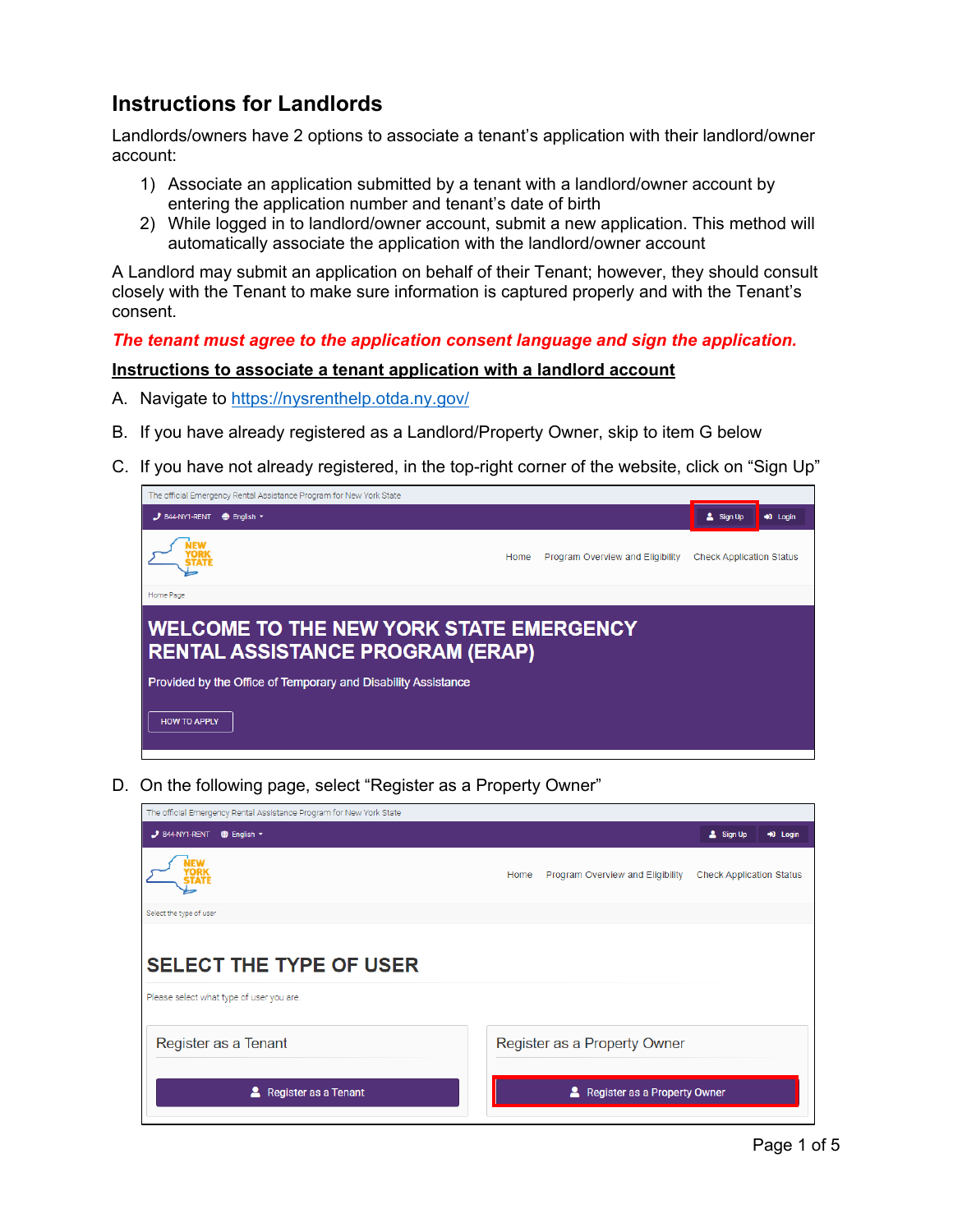- E. Next, fill in your First Name, Last Name, Email Address, and create a password
- F. You will be prompted to set up two-factor authentication to complete your registration
- G. Once you have registered, on the Home page click on "Login" and enter your email address and password



H. Once logged in, you will see the "Landlord/Owner Section" appear at the top of the Home page. Click on this button.



I. On the "Owner Section" page, you will see a purple button in the bottom-right part of the page that says "Add ERAP Application" – click on this button.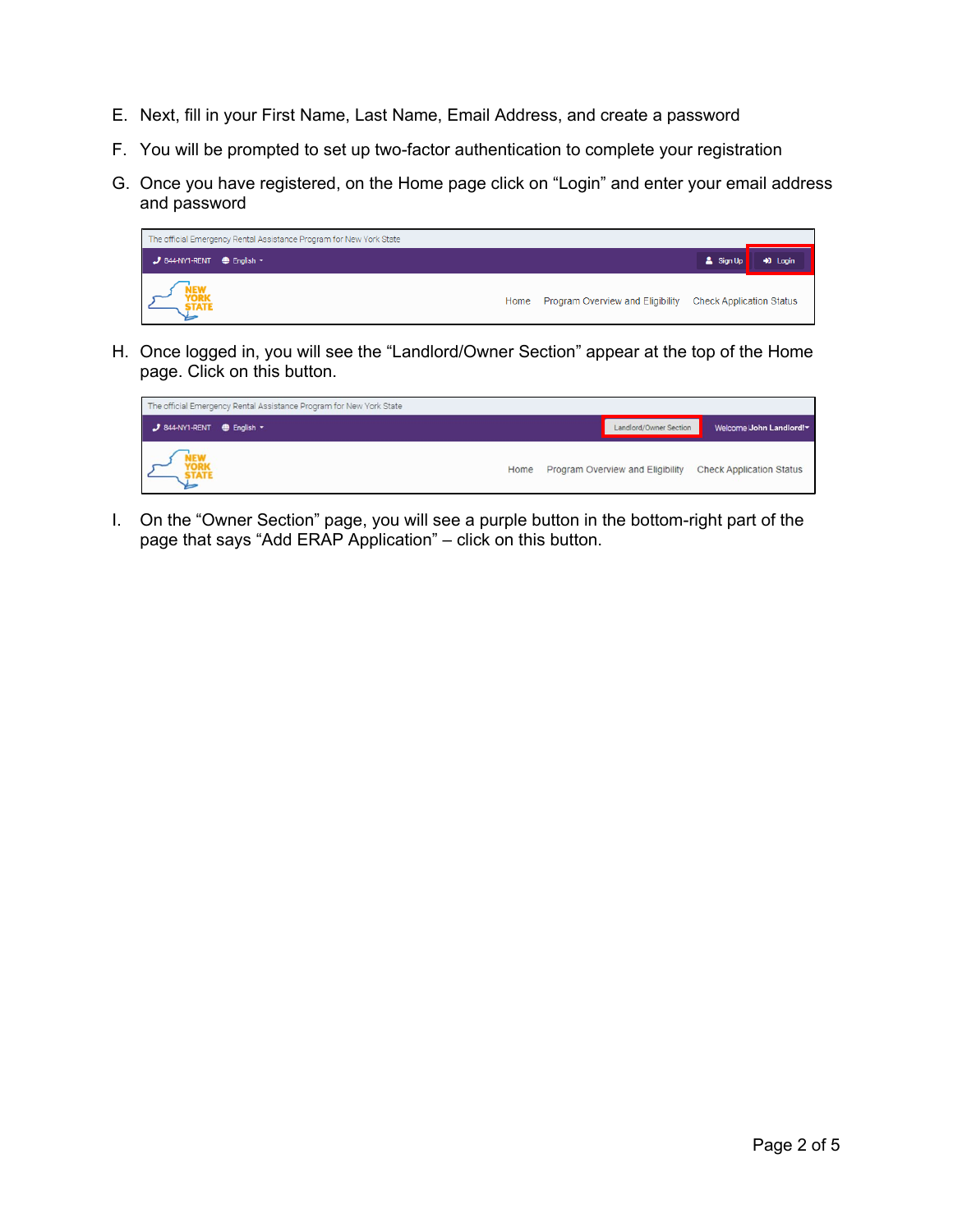| The official Emergency Rental Assistance Program for New York State                                   |                                    |                      |             |                                  |                                   |                   |
|-------------------------------------------------------------------------------------------------------|------------------------------------|----------------------|-------------|----------------------------------|-----------------------------------|-------------------|
| 3 844-NY1-RENT @ English -                                                                            |                                    |                      |             | Landlord/Owner Section           | Welcome John Landlord!"           |                   |
|                                                                                                       |                                    | Home                 |             | Program Overview and Eligibility | <b>Check Application Status</b>   |                   |
| Owner Section                                                                                         |                                    |                      |             |                                  |                                   |                   |
| <b>OWNER SECTION</b>                                                                                  |                                    |                      |             |                                  | Owner/Landlord Menu               |                   |
| John Landlord                                                                                         | LL-XXXXXXXX                        |                      |             | ≪                                | OWNER HOME SECTION                | $\mathcal{Y}$     |
| Owner                                                                                                 | Owner Number                       |                      |             |                                  | <b>26 MANAGE USER ACCOUNT</b>     | >                 |
|                                                                                                       |                                    |                      |             |                                  | UPLOAD DOCUMENTS                  | $>$               |
| W-9 Information                                                                                       |                                    |                      |             |                                  | <b>2: MANAGE AUTHORIZED USERS</b> | $>$               |
|                                                                                                       |                                    |                      |             |                                  | Logout                            | $\leftrightarrow$ |
| To submit a W-9 you need at least one application or unit associated with your owner profile.         |                                    |                      |             |                                  |                                   |                   |
| <b>Direct Deposit Information</b>                                                                     |                                    |                      |             |                                  |                                   |                   |
| To submit the Direct Deposit form you need at least one application or unit under your owner profile. |                                    |                      |             |                                  |                                   |                   |
|                                                                                                       |                                    |                      |             |                                  |                                   |                   |
|                                                                                                       |                                    |                      |             |                                  |                                   |                   |
| Applications<br>Uploaded Documents                                                                    |                                    |                      |             |                                  |                                   |                   |
| <b>Submitted Applications</b>                                                                         |                                    |                      |             |                                  | <b>Add ERAP Application</b>       | <b>B</b>          |
| Emergency Rental Assistance applications submitted for your units.                                    |                                    |                      |             |                                  |                                   |                   |
| T<br>Unit Address                                                                                     | $\mathbf{r}$<br>Application Number | <b>Total Arrears</b> | Amount Paid | Payment St<br>т                  | Actions                           |                   |
|                                                                                                       |                                    |                      |             |                                  |                                   |                   |

J. On the next page, you will enter the Application Number and Date of Birth that you received from your Tenant for the application in question. Click "Search Application" to find this application and then associate it with your Landlord account.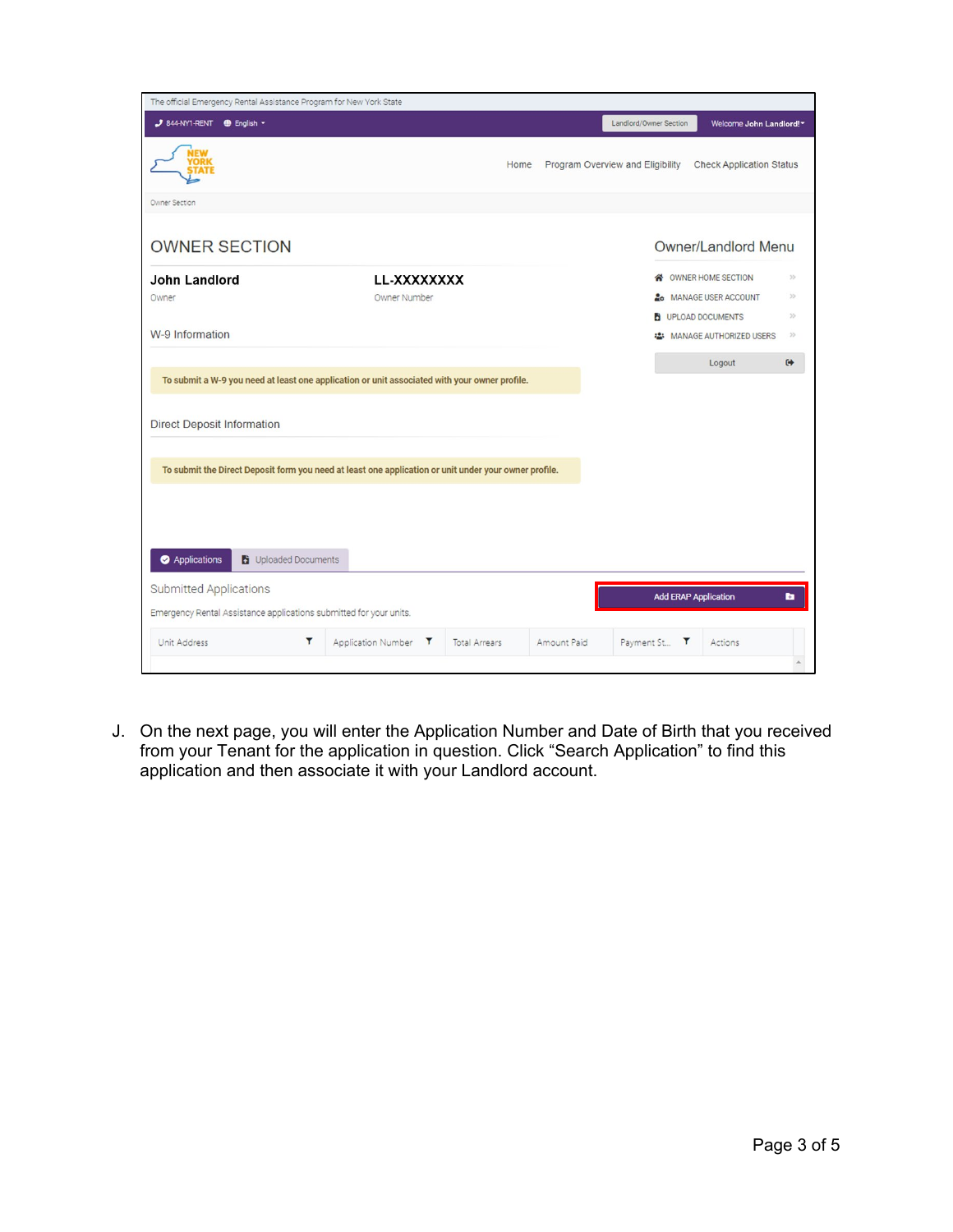| The official Emergency Rental Assistance Program for New York State                          |               |   |                                  |                                    |                   |
|----------------------------------------------------------------------------------------------|---------------|---|----------------------------------|------------------------------------|-------------------|
| 3 844-NY1-RENT <b>@</b> English ~                                                            |               |   | Landlord/Owner Section           | Welcome John Landlord!"            |                   |
|                                                                                              | Home          |   | Program Overview and Eligibility | <b>Check Application Status</b>    |                   |
| Add ERAP application to my account                                                           |               |   |                                  |                                    |                   |
| ADD ERAP APPLICATION TO MY ACCOUNT                                                           |               |   |                                  | <b>Owner/Landlord Menu</b>         |                   |
| To add a new application for one of your tenants or your units, you have two options:        |               |   |                                  | OWNER HOME SECTION                 | $>$               |
| • Search an existing application, or                                                         |               |   |                                  | 26 MANAGE USER ACCOUNT             | $>$               |
| • Are you submitting this application on behalf of someone else?                             |               |   |                                  | UPLOAD DOCUMENTS                   | 55                |
| <b>Search Application</b>                                                                    |               |   |                                  | <b>22:</b> MANAGE AUTHORIZED USERS | >                 |
| If the tenant have not submitted an application, you can submit one on your tenant's behalf. |               |   |                                  | Logout                             | $\leftrightarrow$ |
| Please enter the information below to search for the application.                            |               |   |                                  |                                    |                   |
| <b>Application Number</b>                                                                    | Date of Birth |   |                                  |                                    |                   |
|                                                                                              |               | 日 |                                  |                                    |                   |
|                                                                                              |               |   |                                  |                                    |                   |
| <b>Search Application</b><br>$\mathbf{\Omega}$                                               |               |   |                                  |                                    |                   |
|                                                                                              |               |   |                                  |                                    |                   |
|                                                                                              |               |   |                                  |                                    |                   |

K. After searching for the application, you will click the "Add ERAP Application to my Owner Profile button" and the application will be linked to your landlord/owner account

| Please enter the information below to search for the application.<br><b>Application Number</b> | Date of Birth         |   |
|------------------------------------------------------------------------------------------------|-----------------------|---|
| 4QQ16                                                                                          | 1/1/1960              | 曲 |
| <b>Search Application</b>                                                                      | $\boldsymbol{\Theta}$ |   |
|                                                                                                |                       |   |
|                                                                                                |                       |   |
|                                                                                                |                       |   |
| <b>Search Results</b>                                                                          |                       |   |
|                                                                                                |                       |   |
| Tenant: J Doe                                                                                  |                       |   |